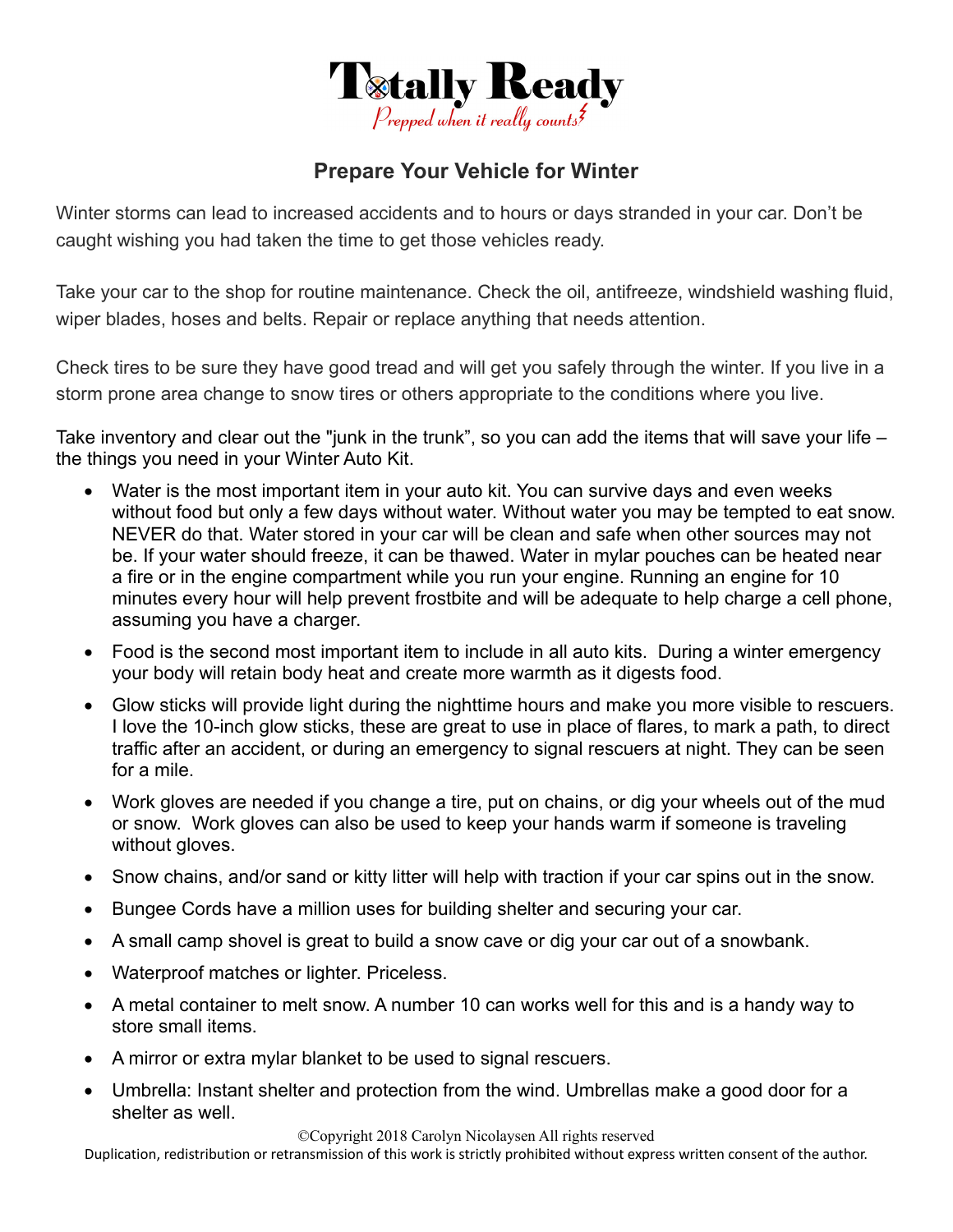

- Safety vests to be worn so you can be more easily seen by rescuers or while walking near the roadway (bright orange vests, cheap ones). You will all be safer if you need to leave the car, and each passenger wears a vest. These can also be attached to your car as a distress signal.
- Cell phone charger for the car.
- Small candle: If placed on the dash, this will help keep the air in the car above freezing. Don't go to sleep and leave it lit. You can also run your car engine for 10 minutes every hour to warm the car and charge the phone. Make sure before running the engine that the tail pipe is not blocked. Also, leave a window slightly open on the downwind side of the car (facing away from the wind) for ventilation, but where the air is fresh and free of carbon monoxide from the auto exhaust (which is poisonous).
- Wool blanket: You should have one per seat in your car. If you have bench seats and also some club seating, each seat needs a blanket in a survival situation.
- Mylar emergency blankets have dozens of uses from creating warmth to blocking wind, to use as a signaling device.
- Tool kit: How sad to be stranded for lack of a screwdriver or wrench. A multi- function tool is also a good alternative.
- Knit cap and mittens: Much of your body heat is lost through your head, so a head covering is important. Mittens are warmer than gloves. Remember wool or man-made fibers are better in cold/wet weather than cotton.
- Body warmers the instant heat type. Make sure when purchasing these that you buy warmers rated for 20 hours, not 20 minutes. These are small and easy to stash in your auto emergency kit.
- A whistle can be heard much further away than the human voice. I would have at least 2 in the car. If one member of your party needs to leave to look for help, you can signal each other every few minutes and help guide the other person back to the car so they don't become lost. It is not wise for anyone to leave alone and go further away than "whistle distance." It is just too easy to become disoriented and lost.
- A Flashlight with extra batteries and an extra bulb... Never store the batteries in the flashlight even the fancy Alkaline batteries can leak or explode inside your flashlight, leaving you surprised to find your flashlight useless in an emergency.
- A portable radio is great to hear news and weather reports without draining your car battery. Make sure you have both AM and FM bands. Look for radios that are also a flashlight and siren.
- Tow rope or strap: Some people who could help pull you out of the ditch are not equipped with a rope. Think of how smart you will look, when you say, "I've got one!" We're not talking about a wimpy little rope, we mean a hefty tow strap or real sisal rope like a trucker might carry. Ropes are also important when creating a shelter if you can't remain in your car.

Duplication, redistribution or retransmission of this work is strictly prohibited without express written consent of the author.